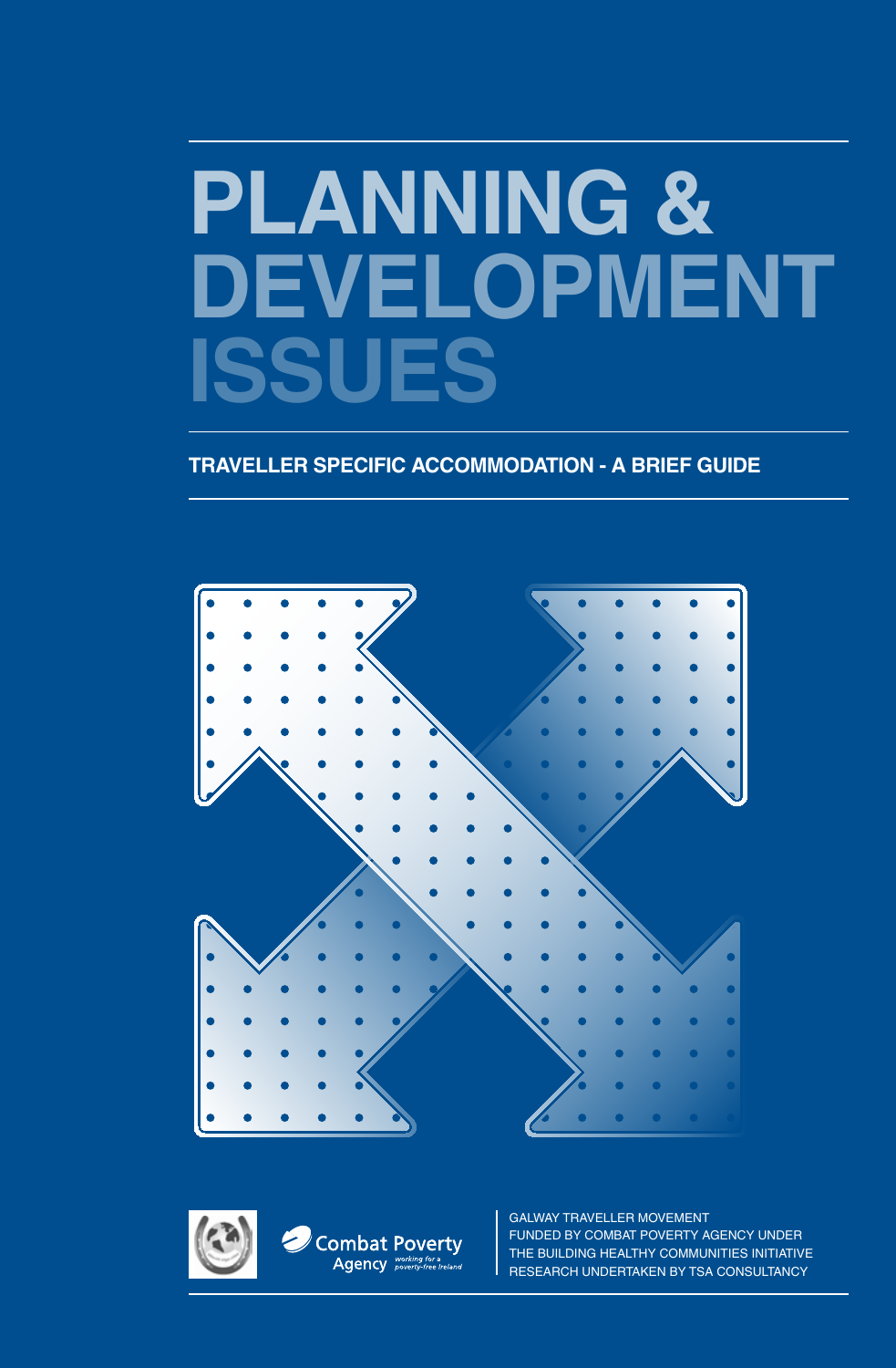# **CONTENT S**

| 1.   | <b>WHAT IS THIS DOCUMENT ABOUT?</b>                                                                                                                                                                                             | 5                                |
|------|---------------------------------------------------------------------------------------------------------------------------------------------------------------------------------------------------------------------------------|----------------------------------|
| 2.   | AN OVERVIEW OF THE PLANNING, DESIGN AND<br><b>CONSTRUCTION PHASES OF A PROJECT</b><br>PHASE 1 - PROJECT PLANNING<br>PHASE 2 - PROJECT DESIGN<br>PHASE 3 - CONSTRUCTION                                                          | 6<br>7<br>9<br>12                |
| $3-$ | <b>BACKGROUND TO THE PLANNING SYSTEM IN IRELAND</b><br>DEVELOPMENT PLAN<br>LOCAL AREA PLAN<br><b>HOUSING STRATEGY</b><br><b>TRAVELLER ACCOMMODATION PLAN</b><br>HOW COULD TRAVELLER ORGANISATIONS INFLUENCE<br>THESE PROCESSES? | 13<br>14<br>15<br>15<br>16<br>17 |
| 4.   | <b>LOCAL AUTHORITY LED DEVELOPMENT</b><br>LOCAL AUTHORITY LED DEVELOPMENT                                                                                                                                                       | 18<br>18                         |
|      | <b>APPENDICES</b><br>SAMPLE DESIGN SKETCH<br><b>3D IMAGING SAMPLES</b>                                                                                                                                                          | 20<br>20<br>20                   |
|      | <b>GLOSSARY OF TERMS</b>                                                                                                                                                                                                        | 21                               |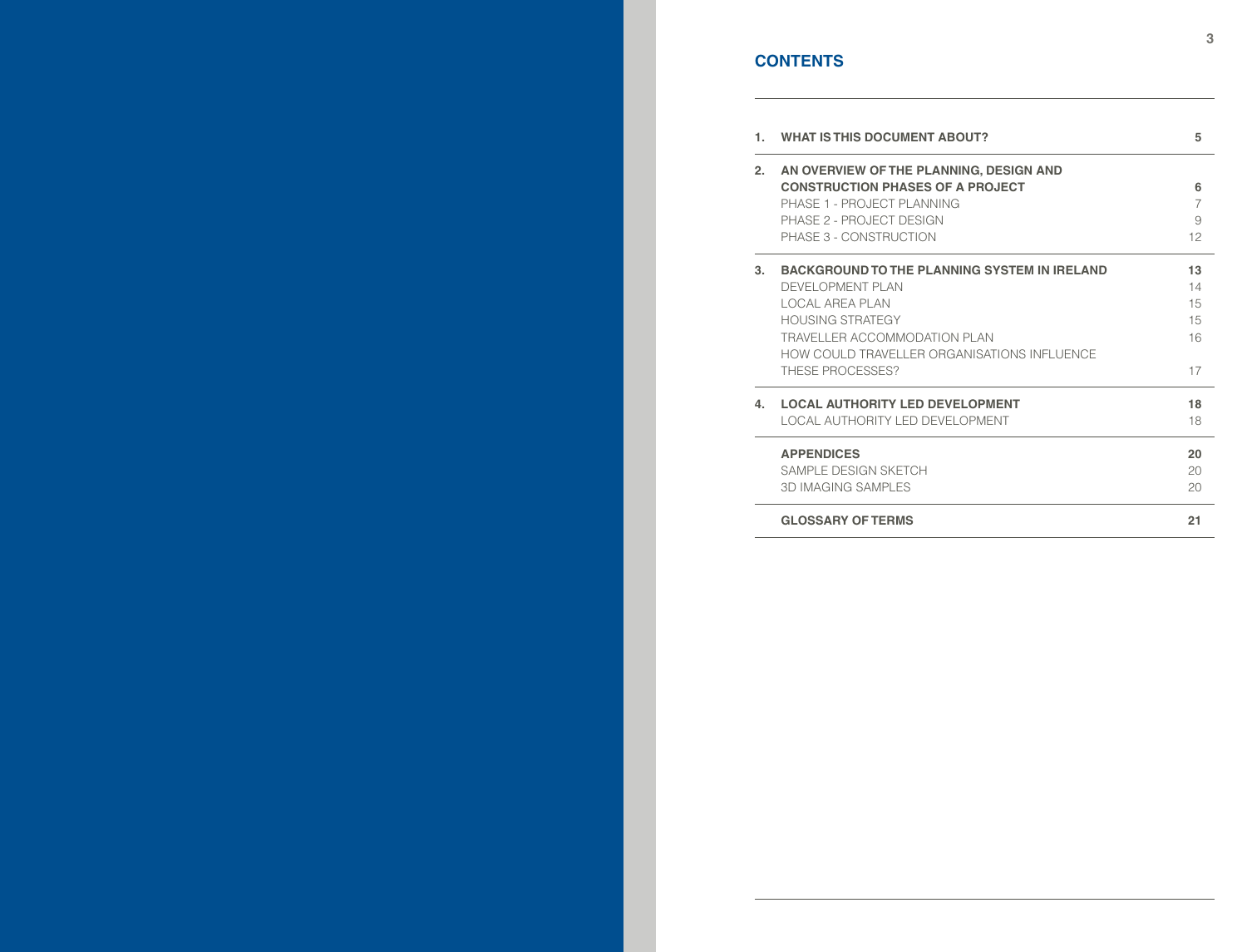# **Planning & Development ISSUES**

# **TRAVELLER SPECIFIC ACCOMMODATION - A Brief Guide**



# **1. What is this document about?**

The purpose of this toolkit is to assist Traveller organisations understand and engage more effectively at each stage in the planning, design and construction of Traveller specific accommodation.

# It includes:

- A brief summary of the different stages of planning and development that are likely be undertaken in the development or refurbishment of Traveller specific accommodation.
- A general background to some planning and building legislation in Ireland including the role and responsibilities of Local authorities.
- A glossary of terms which relate to planning, building or development.

As an introductory document, it is recommended that further reading is undertaken on topics, and links to websites where further information is available are provided.

It was developed as a result of the Health Impact Assessment undertaken by Galway Travellers' Movement in 2008 on the health impacts of living on low grade halting sites, as well as advice from public and environmental health experts, and consultations with national and local Traveller organisations.

For details on this project and access to reports please see www.paveepoint.ie www.itmtrav.com and www.gtmtrav.ie

# **Disclaimer**

It should be noted that this is not a legal document, and it does not give comprehensive information on the planning and development policy context in Ireland. In addition to this, local variation in practice may arise from time to time in certain aspects of the design process.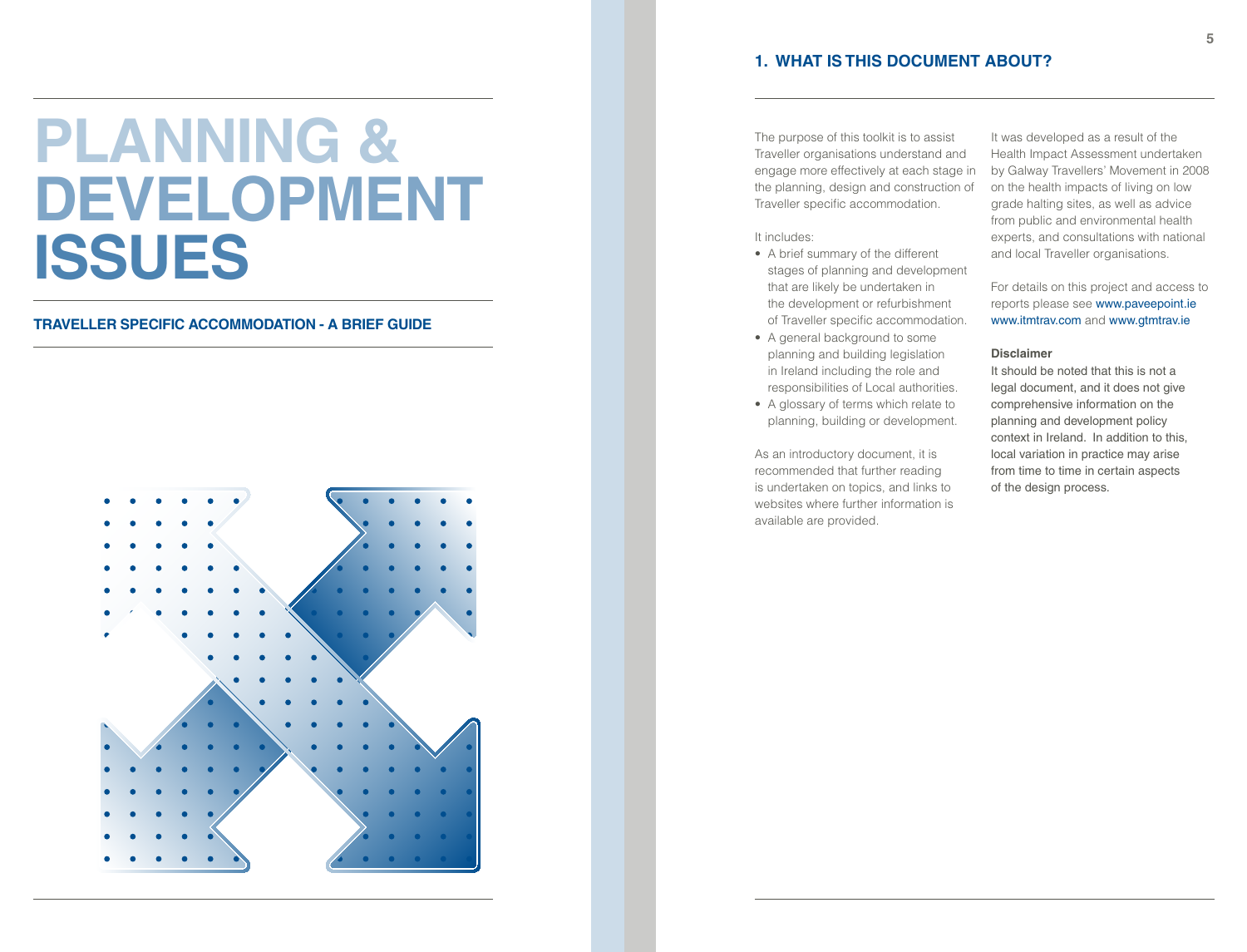# **2. An overview of the planning, design and construction phases of a project**

There are typically three main stages of project development:

- 1. Project Planning
- 2. Project Design
- 3. Project Construction.

In this section, an overview of these stages and the key decision makers involved is outlined. In addition to this, each section is accompanied by a number of suggestions to assist Traveller organisations influence the process.

For Traveller organisations, engagement in the early stages of project planning and project design is essential in order to have an effective role in the proposed development, as fundamentals of the development cannot be altered later in the process.

It is good practice to establish a steering group early in the development process to oversee the design, planning and construction of a Traveller halting site. Such a steering group would report to the Local Traveller Accommodation Consultative Committee (LTACC). Possible membership of such as steering group should include:

- HSE public health professionals, including public health specialists, community medical officers, environmental health officers and public health nurses.
- Local authority staff (planning, housing, and social work departments).
- Traveller representatives (proposed residents of site, if possible).
- Traveller organisations (e.g. community workers and primary health care workers).
- Elected representatives.
- Community Welfare Officers, education professionals, employment agencies, Gardaí, etc.

This structure could have the function of overseeing re-development of sites from concept stage to completion, including consultation processes undertaken. Such a group, if established, should be established early in the process, at project planning stage.

## **Recommendation for Traveller organisations**

Traveller organisations could seek the establishment of such a group for sites being (re)developed.

#### **PHASE 1 - PROJECT PLANNING**

Activities in this stage may include the selection and acquisition of a site, and an analysis of whether the site is suitable for the particular development.

#### **Site selection**

According to the Department of the Environment, Heritage and Local Government, site selection is arguably the most important consideration in the provision of housing.1 The Department cites factors such as location, size and accessibility of a site and proximity to services as important, and a more detailed discussion on guidelines for site selection are produced in its document Quality Housing for Sustainable Communities: Best Practice Guidelines for Delivering Homes, Sustaining Communities, published in 2007. This document, which is available online,<sup>2</sup> includes a list of considerations that should be made when selecting a site. One of these considerations is that 'regard should be had to the use (or proposed use) of adjoining lands, which may conflict with the safe use of the site for family housing purposes or have an adverse impact on the visual or environmental quality of the proposed housing scheme, e.g. busy traffic routes, inappropriate industrial use, and places of late night entertainment/ activity' (p.11).

Prior to site acquisition, a local authority should undertake a site evaluation report, and according to the Department of the Environment's guidelines, 'sites should be inspected prior to acquisition by appropriately qualified professionals and the findings documented' (p.11). The appendices of the document also

outline guidelines for the site selection assessment and site inspection process.

## **Site survey**

The site survey (also known as a site analysis or site plan) should describe the site, its location, the existing features of the designated space, including circulation/ access topography, boundaries, adjacent buildings and structures, vistas and existing buildings, etc. Important wildlife habitats (including trees, hedgerows and wetlands), historic landscape and listed features present on the site will usually be included in the site survey. The proposed development will be included in the site survey, including where on the site the development will be located. It may also include recommendations to be considered for the development of the site.

The site survey will consider whether the site is suitable for development. In some cases, technical site assessments will need to be undertaken, e.g. an Environmental Impact Statement, if there are specific environmental issues to be considered.

In this phase of project planning, it may be the case that a design brief is developed (or this may occur in the next stage, 'project design').

The design brief (discussed below) will describe the purpose and function of the development with reference to the size, number of units, number of families and rationale for certain design features. It is important to note that the there may be variation in the order and the timing of tasks. The design brief is discussed in greater detail in the next section.

Housing/

 FileDownLoad,1979,en.pdf

1 We use the term 'housing to include all types of accommodation for residential purposes, and it includes Traveller specific accommodation of all types. 2 http://www.environ. ie/en/Publications/ DevelopmentandHousing/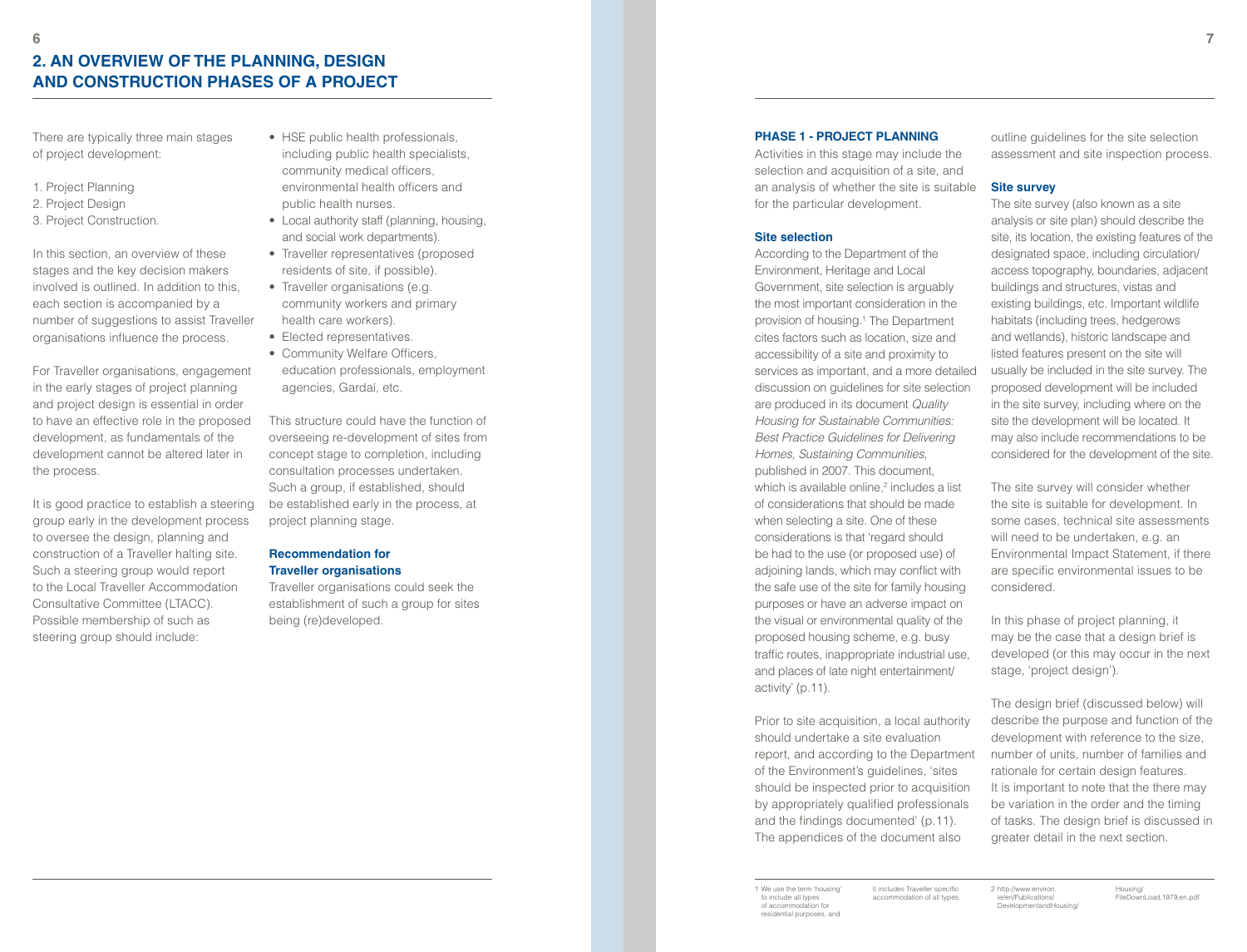#### Roles involved in this and subsequent stages include:

**The Planner:** The role of a planner is to maximise the effective use of land and infrastructure in a community. The planner will make a plan for the development and management of rural or urban areas and will look at the different possible uses of land that are compatible with budgets, the environment, the local authority's development plans and legislation.

**The Architect:** An architect is the professional who will translate the client's requirements into a built environment. The architect can be involved in the planning and designing of a project as well as the management of the building's construction. In the planning and design phase, a client will make clear what activities will take place in the building and development, to enable the architect to design the building based on the clients' specific or general needs. In the case of Traveller accommodation, the client is usually the local authority.

**Quantity Surveyor:** The role of a Quantity Surveyor (QS) is to manage and control the costs associated with the construction of the project. The QS will allocate costs to specific items of work, e.g. labour costs, cost of materials, amount of time required and amount of materials required. The QS should also be able to explain the cost implications of design decisions taken at an early stage (i.e. if a design will require too much labour/time/materials). A QS is concerned about the budget of the project and how to deliver the most efficient building within the budget allotted.

**Engineer:** A building engineer is concerned with the design of a building in a technical way. An architect will consider the uses of the building, whereas an engineer will look at ways to answer construction questions in a technical way, e.g. designing an efficient plumbing system or an energy-rated community building, the ideal width of a wall and the types of insulation available.

## **PHASE 2 - PROJECT DESIGN**

The second stage is project design. As stated above, there may be some overlap between this and the project planning stage, but for the purposes of this toolkit, in this stage we are concerned with design processes, of which there can be three:

- 1. Design brief
- 2. Design sketch
- 3. Detailed design.

The first of these is usually a design brief, which is a short document that informs the designer (usually an architect) about what is required for the development in outline terms.

#### DESIGN BRIEF

What is it? The design brief is a common starting point for the architect or designer, as it gives them the client's brief for the project. It is an initial, short brief (no longer than two pages) drawn up by the client (e.g. the housing department in a local authority) and given to the architect.

The design brief will be used to inform the development of design sketches and concept drawings for the development (these are discussed below).

#### A design brief will usually embody:

- The overall intentions and objectives of the client for the development.
- The purpose and function of the development.
- General information about the size of the site.
- The number of units and the general layout, entrance, open space requirements.
- The reasons for the inclusion of the development's important elements (e.g. open space will enable young children to play in a safe and secure environment whilst being overlooked by their families).

#### The brief should not:

- Include an in-depth description of the development.
- Describe construction and finishes in detail.
- Be lengthy or verbose information should be to the point!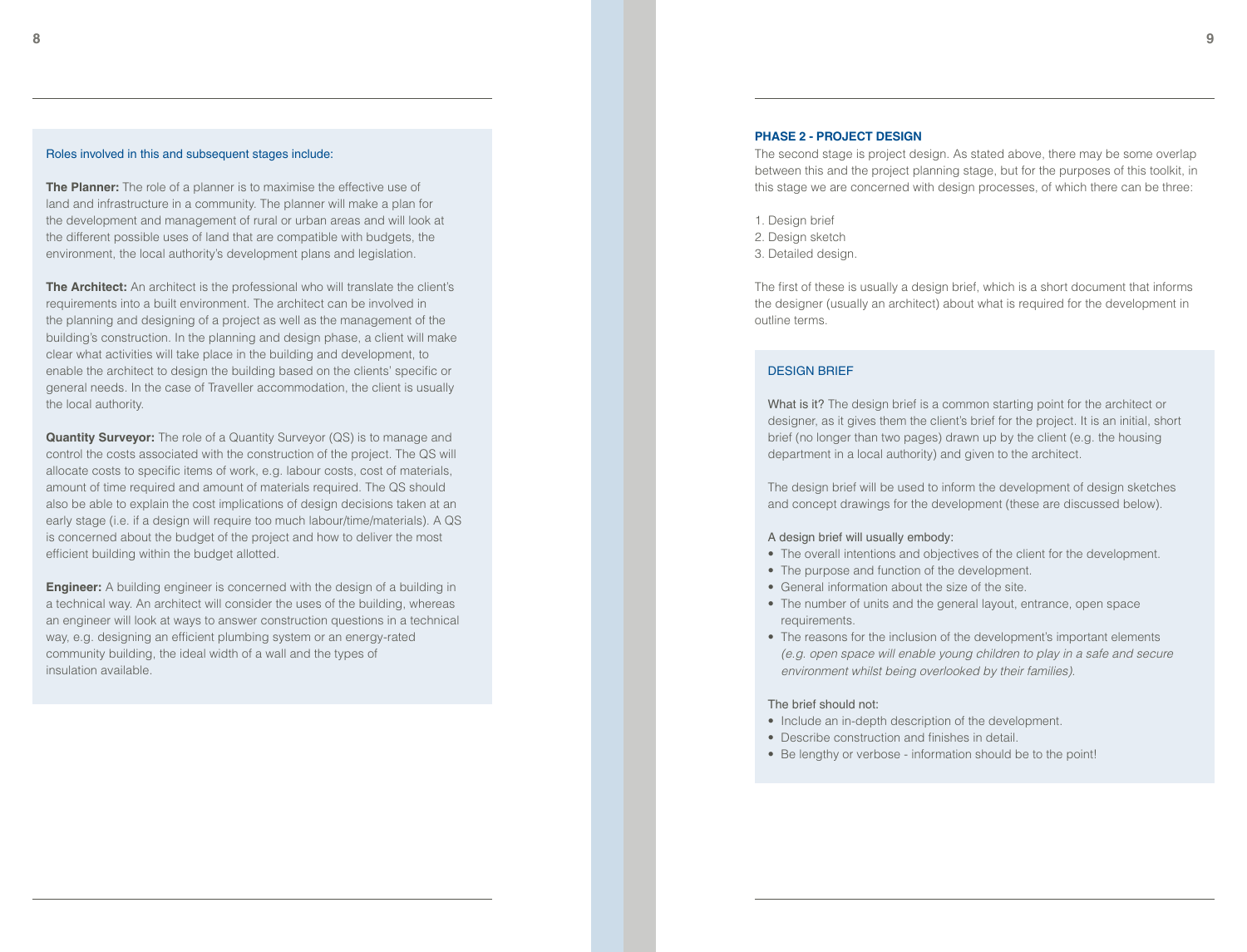design brief?

ways:

Traveller organisations can seek to influence this process in a number of

• Firstly, national Traveller organisations could collectively develop sample design briefs which would indicate the key requirements for different types of Traveller specific accommodation, based on good practice. This would be a generic document, and could be modified for specific schemes.

As a guideline, Traveller organisations should consider the following: what does any architect need to be aware of before starting any design of Traveller specific accommodation? For example, is there any particular way in which the site should be laid out? Should units be clustered together? Should they be in a straight line? Should the site have a 'horse- shoe' style layout? How should open

 space be organised? Should it be in the middle of the site, overlooked by housing units? How will this affect the layout? Should there be one single green space? Should there be a community building at the entrance to the site, or at the rear? Why? How far apart will housing units be from each other? What will need to be accommodated in the space between accommodation units?

Remember, the design brief should not go into the specific technical elements of the site, or the detail. Traveller organisations could consider seeking technical advice from an architect in drawing up a design brief.

• Secondly, Traveller organisations and proposed residents should seek to be consulted when the design brief is being drawn up, to ensure that it reflects the specific requirements of families. If specific families have not been identified for the site, Traveller representative organisations should seek to influence the process being guided by good practice.

## DESIGN SKETCH

What is it? The design sketch will be developed by the architect or engineer, informed by the design brief. Usually it will be a hand-drawn sketch and will not be technical, nor will it be to scale.

Typically in a design process, three design sketch drawings (or concepts) will be presented by the architect and/or engineer to the client (in this case, the client would probably be the local authority housing department which is undertaking the development). The presentation should include discussion of the pros and cons of each design as well as the implications of each. A discussion on the concepts will take place and minor modifications can be made to them.

At this stage, recommendations are usually made for general acceptance of one of the designs. This will include recommendations around location of buildings and general site configuration for the proposed development. At this stage, for a Traveller accommodation project, the design sketch would be likely to outline the layout of each bay.

Once the design has been selected, the architect will undertake further design work on it.

An example of a design sketch is included in the appendices

#### How could Traveller organisations influence this process?

Traveller organisations and representatives of proposed residents should seek to attend the meeting at which the different design sketches are presented to ensure that residents' requirements are represented in the process.

Traveller organisations could seek 'sign-off' on the final design to be proceeded with. It is important to engage at this stage, because once the detailed design drawings are developed, it is more expensive and more difficult to change the fundamentals of the design.

#### DETAILED DESIGN

Detailed design drawings will be developed based on the outcomes of the discussions taking place at design sketch stage, and the design sketch favoured by the client. The detailed drawings will be technical, scaled drawings and can include the structural, electrical, mechanical, civil and

architectural drawings containing exterior elevations, foundation plans, interior elevations, detailed floor plans, and structural details.

At this stage of design, fundamental concepts of layout and design cannot be changed.

In addition, the drawings must have regard to building regulations<sup>3</sup> (such as the location and size of windows, distances between structures, size of entrances, etc.)

Once these drawings have been developed and agreed, the architect, quantity surveyor and other technical experts will draw up tender documents.

At this stage, all the information that builders require will be presented by the architect and the engineer, and quantified by the quantity surveyor. Builders will submit tenders based on these documents.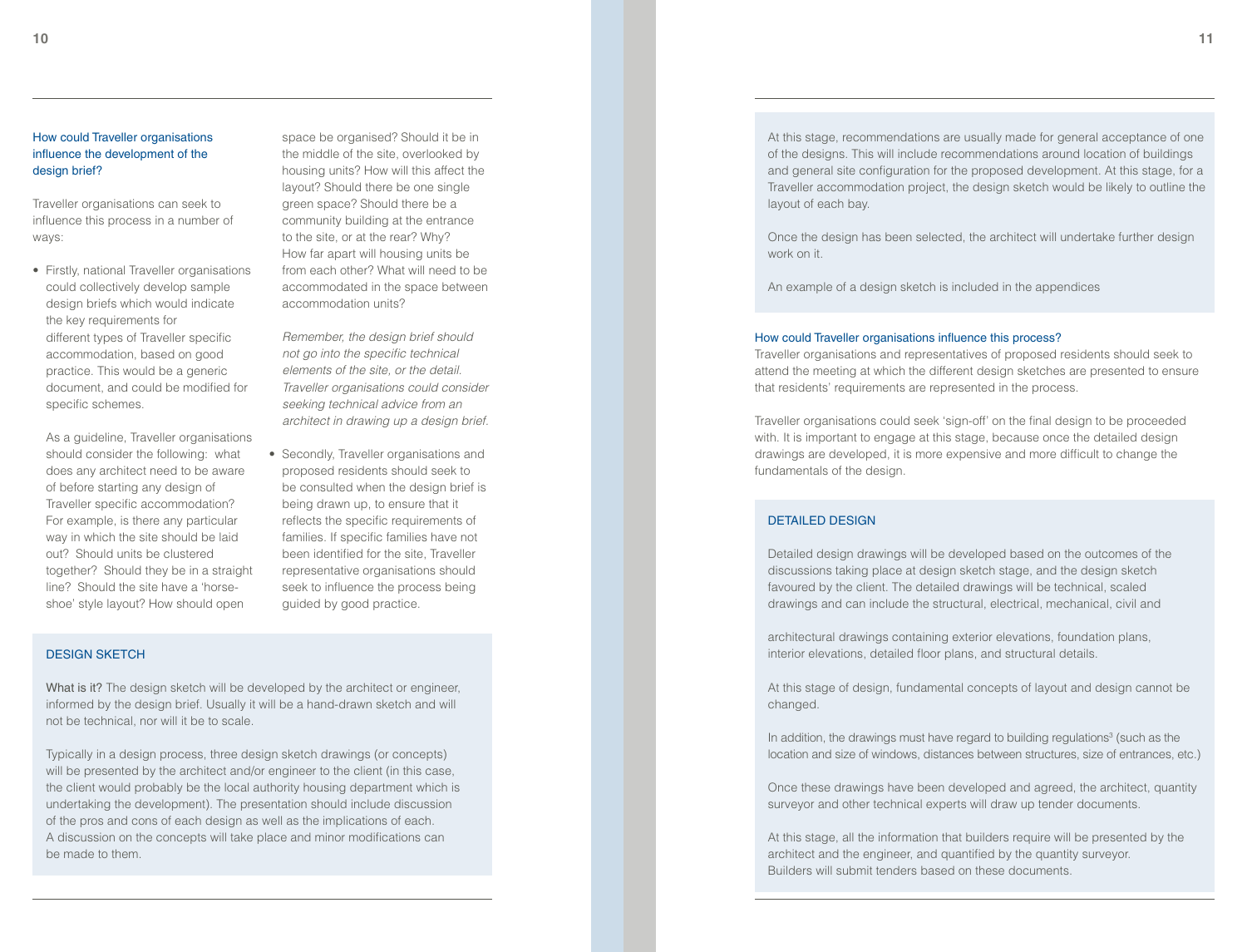# **3. Background to the planning system in Ireland**

#### How could Traveller organisations influence this process?

Traveller organisations and site residents could influence this process by engaging in discussions about the finishes and the materials that will be used in the construction of the units. Note: it will not be possible at this stage to change the fundamentals of design and site layout.

Traveller organisations could request that a set of precise and scaled 3D images be prepared at this stage to describe the entire area graphically, including an internal perspective view of the internal bays and a number of external perspective views should be provided and presented. The images above and below provide examples of 3D images, and were developed by Galway Traveller Movement as part of the Health Impact Assessment. An example of 3D images is outlined in the appendices.

#### **PHASE 3 - CONSTRUCTION**

The third stage is construction and management of the construction process. Typically, the project architect or quantity surveyor will oversee this process as site manager, and will sign off on completed tasks in the construction stage on behalf of the local authority (the client).

The architect employed may be within the local authority, or an independent architect contracted by the local authority. A quantity surveyor is more typically used when dealing with large scale private/commercial developments.

At this stage it is important for the client to liaise with the site manager in order to troubleshoot any construction issues, e.g. internal layout of service units.

Some changes may occur during the construction phase of the project, and these will be negotiated between the client (or the project architect or engineer acting on the client's behalf) and the contractor.

#### How could Traveller organisations influence this process?

Traveller organisations should hold regular briefing meetings with the local authority and should be informed of any changes in contract that impact on any of the sign-off or agreements that have already taken place.

Ireland's planning system was introduced on 1st October 1964, when the Local Government (Planning and Development) Act, 1963 came into effect. Since then, a number of planning laws have been introduced. All the legislation developed since 1963 has been consolidated in the form of the Planning and Development Act, 2000, and this legislation provides the framework for planning and development in Ireland.

In addition to the legislation, there are a number of regulations. These have also been consolidated and the main regulations are outlined in the Planning and Development Regulations, 2001.<sup>4</sup>

The Minister for the Environment, Heritage and Local Government has responsibility for developing planning policy and legislation. Planning law is implemented by local planning authorities in Ireland. There are 88 local planning authorities, consisting of 29 County Councils, 5 County Borough Corporations, 5 Borough Corporations and 49 Town Councils. Planning applications (for planning permission) are made to these local planning authorities.

Ireland is unique among European countries in that it has an independent third party planning appeals system which is operated by An Bord Pleanála (the Planning Appeals Board).<sup>5</sup>

#### **DEVELOPMENT PLAN**

The Planning and Development Act, 2000 obliges each planning authority to produce a 'Development Plan' every six years.

The Development Plan is the main instrument for regulation and control of development at the county level. The plan states the authority's policies for land use and for development control and promotion in its area.

In general, the Development Plan shows the local authority's objectives for the sole or primary use of particular areas (e.g. residential, commercial, industrial, agricultural), for road improvements, for development and renewal of obsolete areas, and for preserving, improving and extending amenities.

The authority, in exercising control, must consider the provisions of the Plan, and try to secure its objectives.

#### What is included in it?

Each development plan describes the local authority's plans and objectives for the use of land, e.g. residential, commercial, industrial, agricultural lands, road improvements, for development and renewal of areas, and for preserving, improving and extending amenities. The Development Plan will include the following:

• The national and regional planning policy context and, where appropriate, the Northern Ireland and European policy contexts.

4 http://www.irishstatutebook. ie/2001/en/si/0600.html 5 In the normal planning process,

 planning law allows the decision of the local authority (whether permission is granted or denied) to be appealed to 'An Bord Pleanála'. In these cases, An Bord Pleanála will have the final say. Any member of the public can appeal a decision to An Bord Pleanála.

 For details of these stages and steps, go to http://www. pleanala.ie/guide/index.htm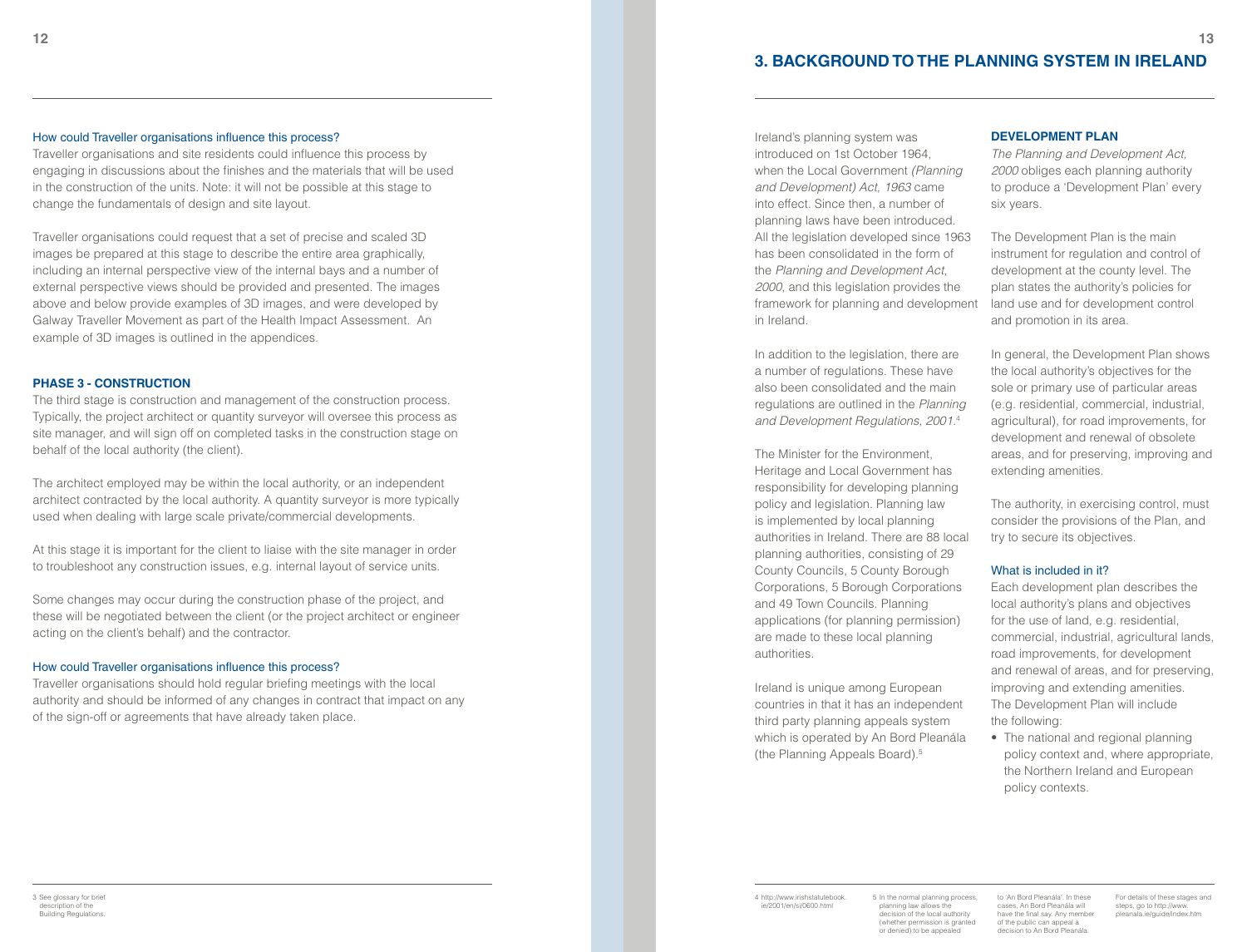- Population, housing and employment growth estimates, education provision requirements, as well as an indication of the more important drivers for change into the future.
- The overall strategy for the proper planning and sustainable development of the area.
- Mandatory objectives as set out in section 10(2) of the 2000 Act, including land use zoning, the provision of infrastructure, the Record of Protected Structures and urban renewal.
- Relevant discretionary objectives (listed in the First Schedule of the Act), under the headings of location and pattern of development (e.g. sustainable settlement and transport strategies), control of areas and structures (e.g. density and design issues (referring as appropriate to the Government's policies set out in Action on Architecture 2002- 2005)), community facilities (e.g. healthcare, recreational and children's play facilities), environment and amenities (e.g. landscape protection, infrastructure) and transport (e.g. reservations of land for road and rail).
- Housing Strategy under Part V of the \ Act (as amended by the 2000 Act).
- Retail Planning Strategy (for county and city development plans).
- A strategic environmental assessment of the likely environmental effects of implementing the plan.

A set of Guidelines for local authorities in drawing up development plans has been developed by the Department of the Environment, Heritage and Local Government <sup>6</sup> and this is available on the Department's website.

# **WHO IS INVOLVED IN DRAWING U the Develo pment Plan?**

#### Elected members

The adoption of the Development Plan is one of the most important functions of the elected members, and they should be involved in the formation of the plan, through responses to working papers on key issues, discussions, and papers devised by the Strategic Policy Committee and other structures. Members will be briefed on the process of the plan's development and will respond as it is being developed.

#### The general public

The public should be involved in the review of the current plan, as well as in a consultation process undertaken in preparation for drawing up the draft Development Plan (as well as later stages of amendment of the plan). The pre-draft development plan consultation process will usually involve some or all of the following:

- Acceptance of written submissions.
- Holding public meetings to discuss the development plan.
- Developing 'issues and options' papers for circulation to the general public under key topic areas.
- Local authorities will advertise their public consultation process in local press, and will often contact directly prescribed bodies, local community and voluntary groups, associations and societies, statutory agencies and others.

The County or City Manager will prepare a report on the consultation process and submissions received for the council, will prepare responses to the issues raised, and will make recommendations arising from the consultation process to the elected members.

According to the aforementioned Guidelines developed by the Department of the Environment for local authorities:

The process of making development plans must be open, transparent and, most crucially, inclusive. All interested individuals and organisations, at local, regional and national levels, must be given adequate opportunity to comment or make submissions for consideration by the elected members of Council, before the policies, objectives and measures to be included in the plan are decided upon.

Once the draft development plan has been developed, this will be available for inspection by any member of the general public. The public will have the opportunity to make submissions on the draft development plan before the 'Development Plan' is devised.

Development Plans are accessible to all members of the public - they are also often available on the local planning authority's website.

#### LOCAL AREA PL

The 2000 Act provides that a planning authority may prepare a local area plan for any area within its jurisdiction for which it considers such a plan to be suitable, and in particular for those areas that require economic, physical and social renewal, and for areas likely to be subject to large scale development within the lifetime of the development plan. A planning authority is obliged to prepare a local area plan for an area which:

- is designated as a town in the most recent census of population, other than a town designated as a suburb or environs in that census,
- has a population in excess of 2000 persons, and
- is situated within the functional area of a planning authority that is a county council.

In providing development frameworks for particular areas, or parts of an area, local plans should address relevant issues in greater detail than in the development plan, but on a basis consistent with the approach of the development plan for the overall area.

#### **HOUSING STRATE**

Part 5 of the Planning and Development Act, 2000 requires planning authorities to prepare housing strategies and integrate them into their Development Plans.

Planning authorities must include measures in each housing strategy which address the housing needs of all sectors of the existing and future population in their area including first time buyers, the elderly, people with disabilities, students, Travellers, etc. Planning authorities should ensure that

6 Department of the Environment, Heritage and Local Government (2007) Development plans – Guidelines for Planning Authorities.

 Available online: http://www. environ.ie/en/Publications/ DevelopmentandHousing/ Planning FileDownLoad, 14468,en.pdf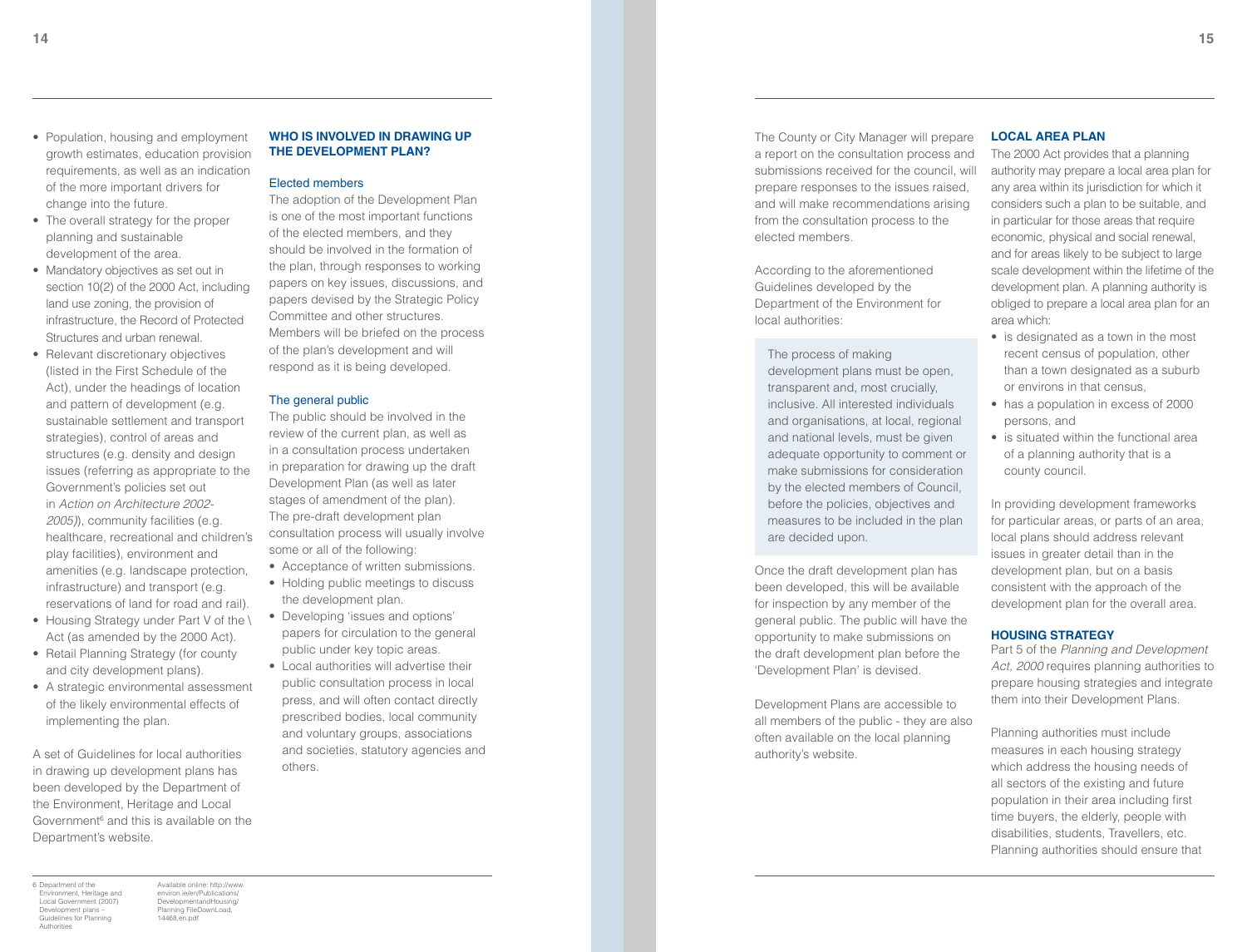their housing strategies provide for an appropriate mix of dwelling types and sizes to cater for the range of housing needs. The strategy must encourage mixed and balanced communities in order to counteract undue social segregation.

As the housing strategy will be developed as part of the Development Plan process, the consultation process above will apply.

#### **Social and affordable housing action plan**

Each housing authority is required to draw up a social and affordable housing action plan for a period of four years. This plan will outline in specific terms the number of housing units that will be developed by the local authority under social and affordable housing provisions. This plan will include projected Traveller accommodation outputs.

Multi-annual Action Plans were prepared by local authorities for the provision of social and affordable housing for the period 2004-2008, and were approved by Department of the Environment, Heritage and Local Government. The action plans were designed to assist local authorities to identify priority needs over the coming years and to provide a coherent and co-ordinated response across all housing services, including delivery of housing by the voluntary and co-operative housing sector.

#### **TRAVELLER ACCOMMODATION PLAN**

The Housing (Traveller Accommodation) Act, 1998 is the legislation overseeing Traveller accommodation. This legislation put in place a number of specific provisions relating to Traveller accommodation, such as the establishment of a National Traveller Accommodation Consultative Committee (NTACC) to advise the Minister in relation to any general matter concerning accommodation for Travellers, and a Local Traveller Accommodation Consultative Committee (LTACC) in each local authority area to advise the authorities on the provision and management of accommodation for Travellers.

In addition, each local authority is required to prepare and adopt a Traveller Accommodation Plan (TAP) to cover a defined time period (the TAP should have the same timeframe as the Social and Affordable Housing Action Plan), and the current TAP will be in place for the period 2009-2013.

According to the Department of the Environment Guidelines, accommodation will range from standard local authority or voluntary housing, to group housing, permanent residential caravan parks and sites with limited facilities. The land-use aspects of adopted Traveller accommodation programmes should be reflected in the Development Plan. This should take the form of objectives that clearly set out the approach of the Development Plan in addressing the accommodation needs of the Traveller community and an indication of the specific locations of known Traveller accommodation projects.

According to the Department of the Environment, in order to support the identification of additional locations for such projects, zoning policies should also be drawn up in a flexible manner to reflect the urgent need to secure additional Traveller accommodation over the lifetime of the plan. Planning authorities should also have regard to the Guidelines for Residential Caravan Parks for Travellers (1997), Guidelines for Traveller Accommodation: Basic Services and Facilities for Caravans Pending the Provision of Permanent Accommodation (1998), Guidelines for Accommodating Transient Traveller Families (2000), and Guidelines for Group Housing for Travellers (2002), all issued by the Department.

Traveller Accommodation Plans are available from your local authority.

#### **HOW COULD TRAVELLER ORGANISATIONS INFLUENCE THESE PROCESSES?**

Traveller organisations could influence the drawing up of Development Plans, local area plans, housing strategies, social and affordable housing action plans, and Traveller Accommodation Plans in the following ways:

- Write to the local authority (e.g. planning departments, housing departments and county/city manager's office) and request details of consultation processes to be undertaken in the above planning activities.
- Make submissions when the plans and strategies are being drafted, e.g. outlining the requirements for Traveller accommodation.
- Attend the public consultation processes.
- Liaise directly with council officials and elected members about the process and ensure that they will be included in any consultation process.
- Ensure that the needs identified in the Traveller Accommodation Plans are reflected in other area or housing plans.
- Seek representation on the Local Traveller Accommodation Consultative Committee (LTACC).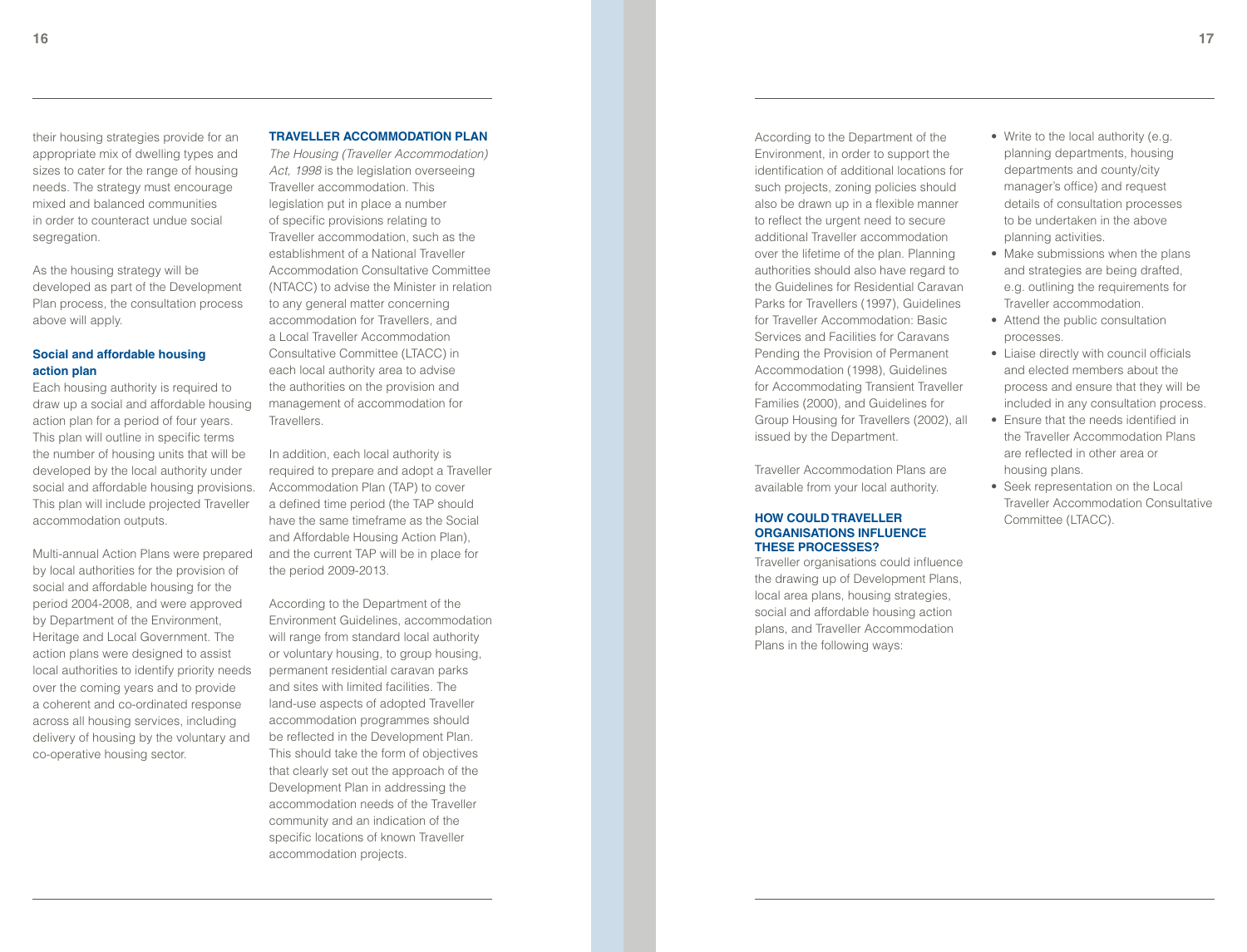# **LOCAL AUTHORITY LED** DEVELOPM

When a local authority wishes to undertake a new development, it does not have to go through the normal planning permission process. The Planning and Development Act, 2000 and Part 8 of the Planning and Development Regulations, 2001 put in place procedures for development undertaken by, or in partnership with, local authorities. The procedures here are different to the normal planning procedures. For example, in such developments, there is no right of appeal by the general public (on the decision or the development) to An Bord Pleanála, and the time-frame for observations and submissions from members of the public is shorter than that in the general planning process.

It should be noted that most Traveller sites would be developed under the Part 8 planning process, as Traveller sites are generally developed by the local authority.

## STEPS TO BE UNDERTAKEN IN **PROCEEDING WITH LOCAL AUTHORITY LED DEVELOPMENT** (Part 8 of the Planning and Development Regulations)

In this section we are concerned with the procedures that a local authority will put in place when proceeding with local authority led development. This process would normally be initiated after a site has been identified and selected for the development.

The decision to proceed with a development under Part 8 of the Planning and Development Regulations will normally be agreed at an elected members' meeting (i.e. by the councillors) on the recommendation of local authority officials (i.e. those employed by the local authority, such as the Director of Services or the County Manager). In undertaking the development, the

local authority is required to:

- Place a letter of notice (i.e. stating that the local authority plans to develop Traveller accommodation) in the press.
- Fix a site notice (i.e. erect a sign on the site to give details of the plans to develop the site).
- Make available for inspection documentation describing the nature and extent of the proposed development and the principal features, as well as location maps and site layout plans. There may be a fee to access these documents. The minimum period for inspections is four weeks.
- The minimum period for submissions or observations is a further two weeks. Copies of submissions and observ- ations will be available for purchase.
- After the expiry of this period, the Manager of a local authority will prepare a written report in relation to the proposed development and submit the report to the members of the authority (i.e. the elected councillors). This report will recommend whether or not the

 proposed development should be proceeded with as proposed, or be modified, or should not be proceeded with.

• The proposed development will be carried out in accordance with the County/City Manager's recommendations, unless the elected members pass a resolution to the contrary (i.e. agree to object to the recommendation and propose a different course of action). Such a resolution must be undertaken within six weeks of the Manager's report (there are some exceptions to this, such as where development must take place as a matter of urgency or for general maintenance and repair). 7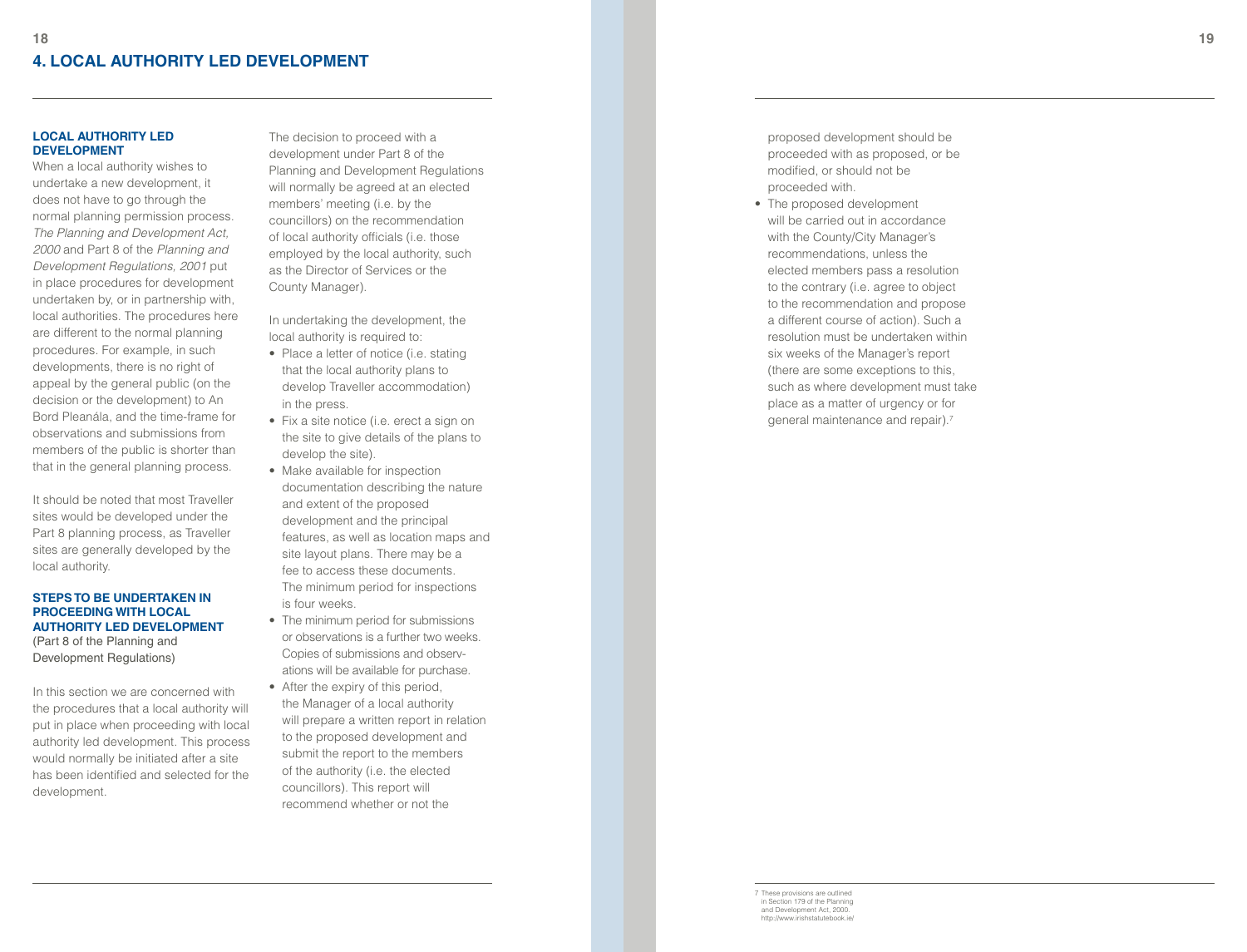## **SAMPLE DESIGN SKETCHES**







These sketches are reproduced with thanks to the Department of Environment, Heritage and Local Government.

#### **3D IMAGING SAM PLE S**











# **GLOSSARY OF TERMS**

#### **THE BUIL DING REG ULATION S**

#### **Building Regulations 1997 - 2008**

The primary purpose of the Building Regulations is to provide for the health, safety and welfare of people in and around buildings. In general, the Build ing Regulations 1997 - 2008 apply to the construction of new buildings and to extensions and material alterations to ex isting buildings and to certain changes of use of existing buildings. These new regulations apply to all types of con struction.

The Regulations address the following matters:

- Structure Part A
- Fire Safety Part B
- Site Preparation and Resistance to Moisture - Part C
- Materials and Workmanship Part D
- Sound Part E
- Ventilation Part F
- Hygiene Part G
- Drainage and Waste Water Disposal -Part H
- Heat Producing Appliances Part J
- Stairways, Ladders, Ramps and Guards - Part K
- Conservation of Fuel and Energy -Part L
- Access for People with Disabilities -Part M

#### **HOUSING POLICY**

The Department of the Environment, Heritage and Local Government is the Department primarily responsible for the formulation and implementation of policy and for the preparation of legislation in relation to housing.

The vast majority of housing services for which the Department is responsible are delivered through the local authorities. There are two main housing policy documents published by the Department, as follows:

- The Housing Policy Framework -Building Sustainable Communities (2005) sets out the Government's vision for housing policy over the coming years. The key objective outlined in the policy framework is to build sustainable communities, and to meet individual accommodation needs in a manner that facilitates and empowers personal choice and autonomy.
- The present policy statement - Delivering Homes, Sustaining Communities published in February, 2007 provides detail on the actions required if the goals in the Framework document are to be achieved. It presents a vision for the future of housing. It is a companion to the National Development Plan 2007- 2013: Transforming Ireland - A Better Quality of Life for All which provides the resources for required investment, and the National Action Plan for Social Inclusion which focuses particularly on social inclusion issues.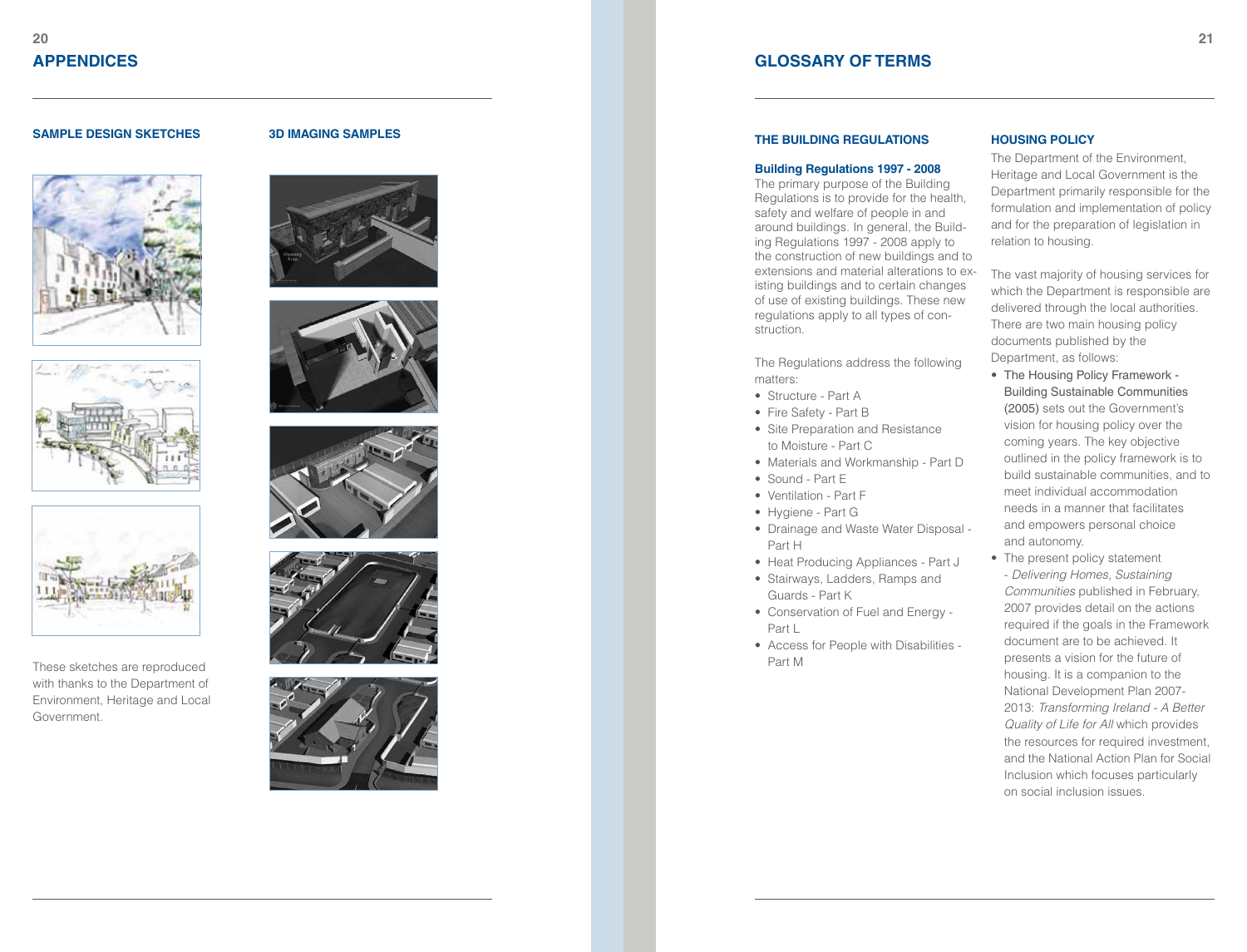In Ireland, the Environmental Protection Agency (EPA) protects the environment through its licensing, enforcement and monitoring activities. The agency has responsibility for a wide range of licensing, enforcement, monitoring and assessment activities associated with environmental protection, in areas such as licensing and permitting, environmental enforcement, resource and waste management, climate change, environmental monitoring, environmental assessment, advice and guidance. For more information, go to http://www.epa.ie/

#### **ENVIRONMENTAL IMPACT ASSESSM**

Environmental Impact Assessment (E IA) is the process by which we measure anticipated effects on the environment of a proposed development or project. If the likely effects are unacceptable, design measures or other steps can be taken to reduce or repair those effects. The document produced in this process is called an Environmental Impact Statement (E IS). For more information on Environmental Impact Assessments, go to the Environmental Protection Agency's webpage on EIA: http://www.epa.ie/ whatwedo/advice/eia/